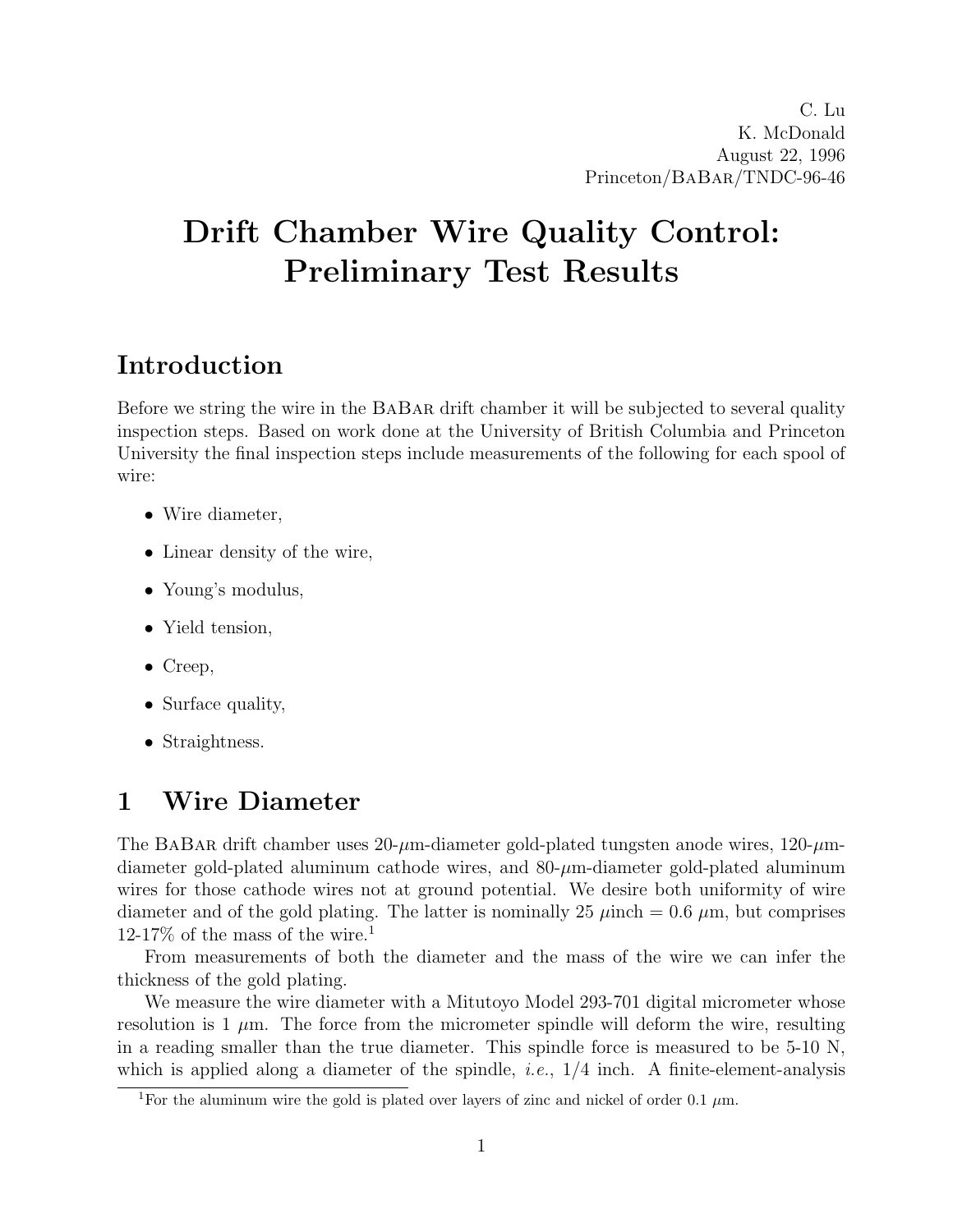calculation shows the deformation for the  $120-\mu m$  Al wire clmaped by the spindle will be 0.05-0.11  $\mu$ m, which is negligible.

Table 1 lists the measured diameter for several wire samples. The results are repeatable and very close to their nominal value.

### 2 Linear Density

A Mettler AT1005 Mass Comparator (= balance) is employed to measure the mass of the wire. The readability of this balance is 0.01 mg, and most recently calibrated standard deviation of its sensitivity is 0.018 mg.

To ensure a standard length for test wire samples we have made a special wire cutting jig, shown in Fig. 1. The distance between two slots on two end blocks is  $1000 \pm 0.1$  mm. The width of the slots is just enough to insert a razor blade to cut the wire. Wire is threaded through the small holes on the two end blocks and then clamped at the right end; the left end of the wire is held straight by the operator.



Figure 1: A jig to cut wire to a 1-m length.

An error in wire length will come from the variation of the wire tension, which is about 2 g. The smallest spring constant of our chambers wires is that of the  $20-\mu m$ -tungsten anode wire, which is measured to be 23  $g/\text{mm}$ . Therefore the variation of wire length due to the wire tension will be at most 0.1 mm.

Some test results for various wire samples are summarized in Table 1.

From the table we can see the linear density of CFW (California Fine Wire) Al wire is quite uniform. The observed variation of mass is consistent with the sensitivity of the balance,  $10 \mu$ g, corresponding to linear mass density variation of less than one part per thousand.

The thickness  $t$  of the gold coating of the aluminum wire can be determined from the measured mass  $m$ , radius  $r$  and length  $l$  of the wire according to

$$
t = \frac{m - \pi r^2 l \rho_{\text{Al}}}{2\pi r l (\rho_{\text{Au}} - \rho_{\text{Al}})}.
$$

[The density of tungsten and gold are so similar that this method doesn't work for the tungsten wire. The error in the determination will be dominated by the  $\approx 1 \mu m$  error in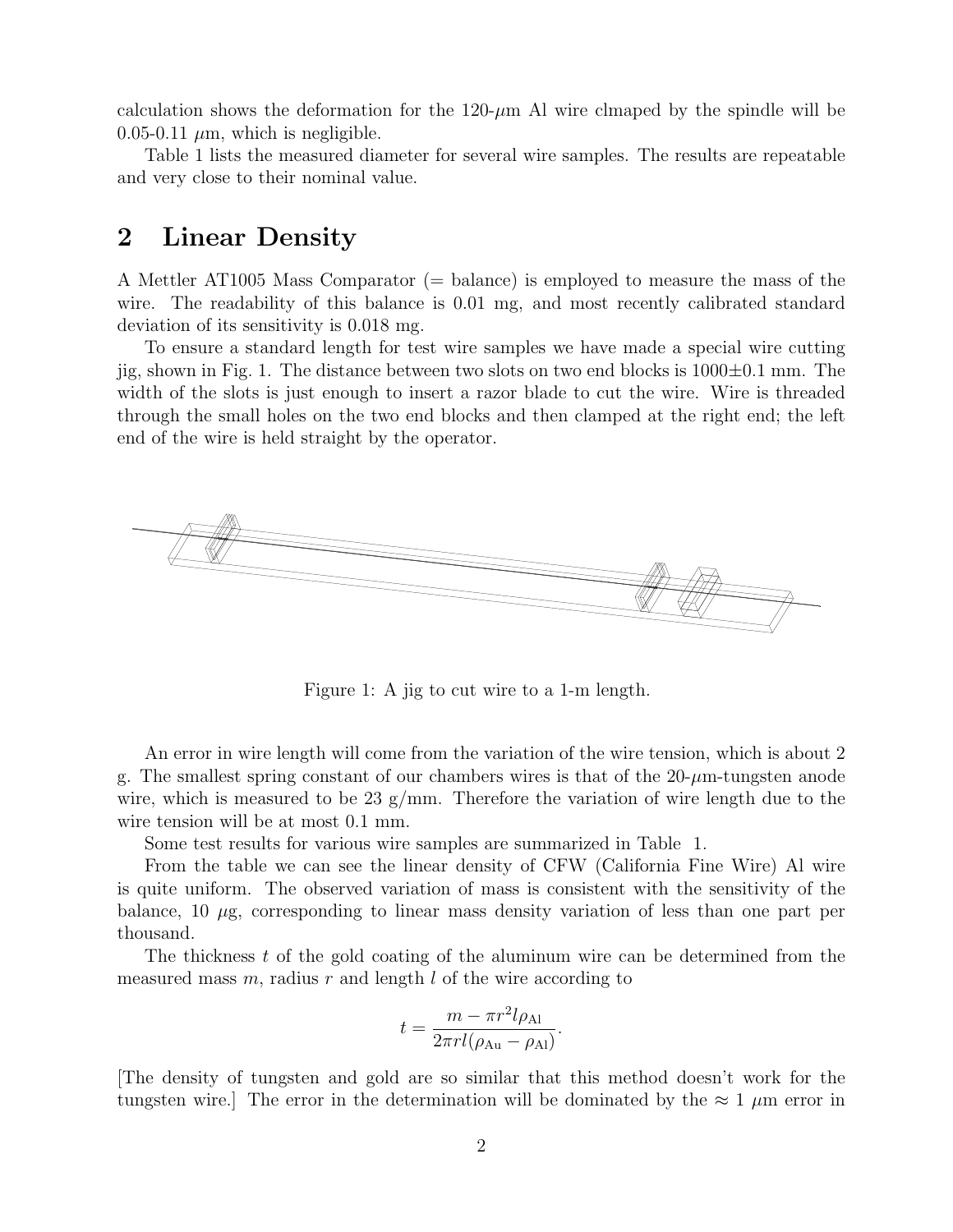| Material and<br>Manufacture        | Production<br>Date | Spool $#$                                          | Sample $#$                                                  | Weight<br>(mg)                                     | Diameter<br>$(\mu m)$            | $Au/Ag$ thickness<br>$(\mu m)$               |
|------------------------------------|--------------------|----------------------------------------------------|-------------------------------------------------------------|----------------------------------------------------|----------------------------------|----------------------------------------------|
| Al 5056<br>Au-coated<br><b>CFW</b> | 4/17/96            | $\mathbf{1}$                                       | 1<br>$\overline{2}$<br>3                                    | 33.86<br>33.86<br>33.85                            | 119<br>119<br>120                | 0.59                                         |
| Al 5056<br>Au-coated<br><b>CFW</b> | 4/2/96             | $\overline{2}$                                     | $\mathbf{1}$<br>$\overline{2}$<br>3                         | 16.61<br>16.64<br>16.63                            | 81<br>81<br>81                   | 0.64                                         |
| Al 5056<br>Ag-coated<br><b>CFW</b> | 6/18/96            | $\mathbf{1}$                                       | $\mathbf{1}$<br>$\overline{2}$<br>3                         | 15.84<br>15.83<br>15.85                            | 80<br>81<br>81                   | 1.03                                         |
| Al<br>uncoated<br><b>KEK</b>       |                    | $\mathbf{1}$                                       | $\mathbf{1}$<br>$\overline{2}$<br>3                         | 33.43<br>33.43<br>33.38                            | 124<br>124<br>124                |                                              |
| Al 5056<br>Au-coated<br><b>CFW</b> | 7/96               | $\mathbf{1}$<br>3<br>4<br>5<br>$\overline{7}$<br>8 | $\mathbf{1}$<br>1<br>1<br>$\mathbf{1}$<br>1<br>$\mathbf{1}$ | 16.43<br>16.43<br>16.41<br>16.41<br>16.41<br>16.43 | 81<br>81<br>81<br>81<br>81<br>81 | 0.60<br>0.60<br>0.59<br>0.59<br>0.59<br>0.60 |
| Tungsten<br>Thermionic             | 4/2/96             | $\mathbf 1$                                        | $\,1\,$                                                     | 6.72                                               | $21\,$                           |                                              |
| Tungsten<br>Philips                | 4/20/80            | $\mathbf{1}$                                       | $\mathbf{1}$                                                | 6.72                                               | 21                               |                                              |

Table 1: Linear density and diameter of various wire samples.

the measurement of the wire diameter, so can infer the thickness of the gold plating on the aluminum wires to about 1% relative accuracy.

Results of the calculation of the gold thickness are also shown in Table 1. They are quite close to the nominal thickness of 0.6  $\mu$ m.

#### 2.1 Young's Modulus and Yield Stress

The method we are using is based on tech-note TNDC-96-48 by W.P. Wong and C. Hearty. The apparatus is shown in Fig. 2. A Mettler PM5003 Comparator balance is used for this measurement. A 1-kg weight is put on the pan of the balance. The upper end of a wire is clamped to a horizontal bar, which is directly attached to the (nonrotating) spindle of a Mitutoyo model 406-721-30 digital micrometer with SPC readout. The lower end of a wire is clamped to a small tee with a hole on it. The 1-kg weight hooks to the tee through this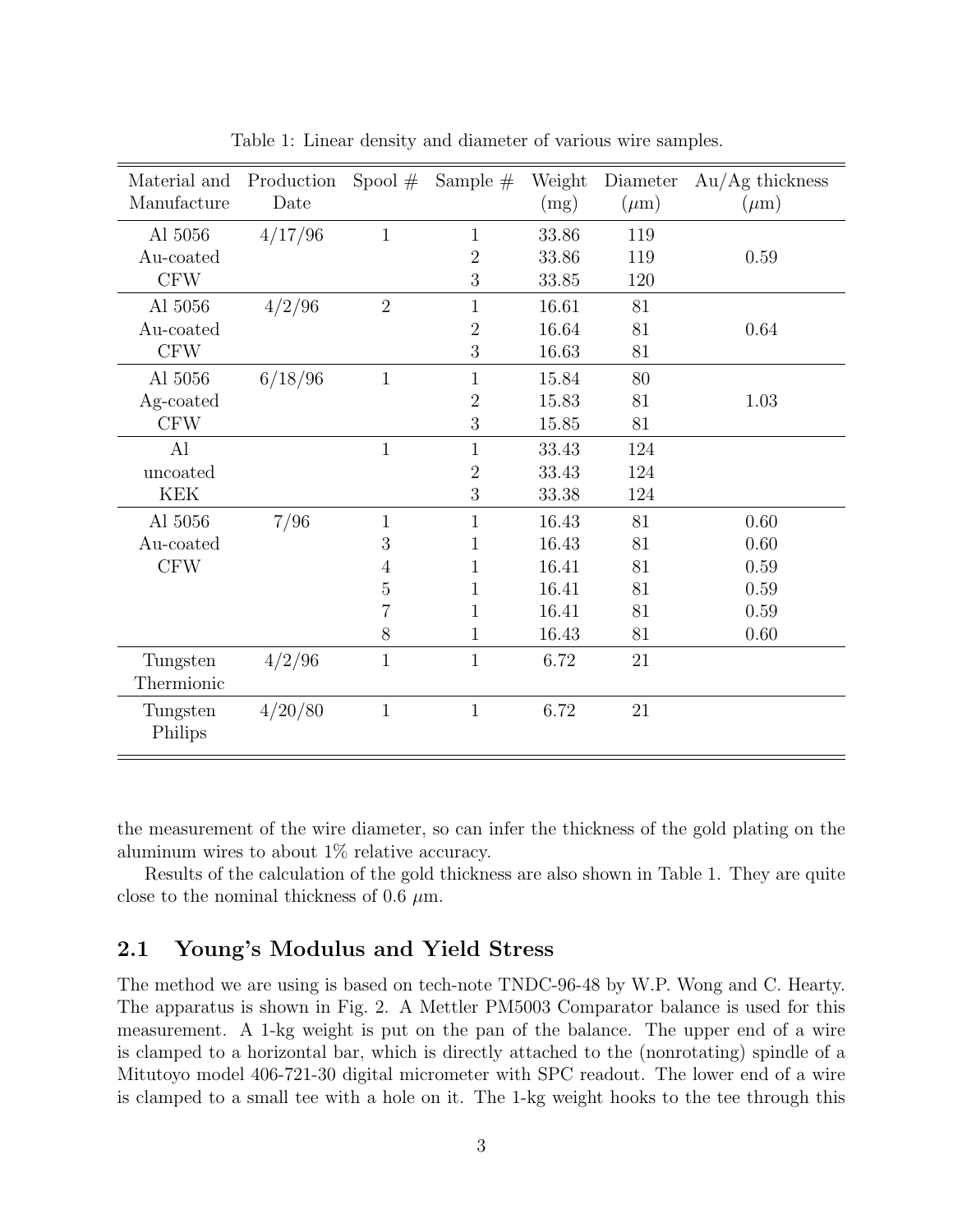hole. By rotating the thimble of the micrometer, a wire can be stretched to different lengths and the corresponding tension inferred from the reading of the balance.



Figure 2: Set-up for measurement of the Young's modulus and yield tension.

The wire clamps are shown in the insert of Fig. 2. The wire is clamped around 1.5 mm-radius pin, producing sufficient friction to hold a weight up to 800 g. Since the wire is highly deformed at the clamp it somethimes breaks there before the nominal breaking stress is achieved.

By reading the balance and micrometer as the latter is adjusted, a load vs. stretch curve can be recorded. The data are entered semi-automatically into a Windows statistical spreadsheet package (StatMost) via RS-232 control using a TSR communication program (Software Wedge). A small correction is needed for the variation of the balance pan's displacement with load. We have measured the correction directly with a dial indicator with graduations of 0.0005 inch. The displacement of the pan is  $\Delta x$ (mm) = 0.0001 × Load(g), a very small correction.

Typical load *vs.* displacement curves for  $81-\mu m$ -diameter aluminum wires with Au or Ag coating are shown in Fig. 3.

The 'yield strength' of the wire is defined as the tension that produces a 0.2% deviation from a linear stress vs. strain relation. See Fig. 3, where the yield point corresponds to an extra elongation of 1.2 mm of the 587-mm-long wire.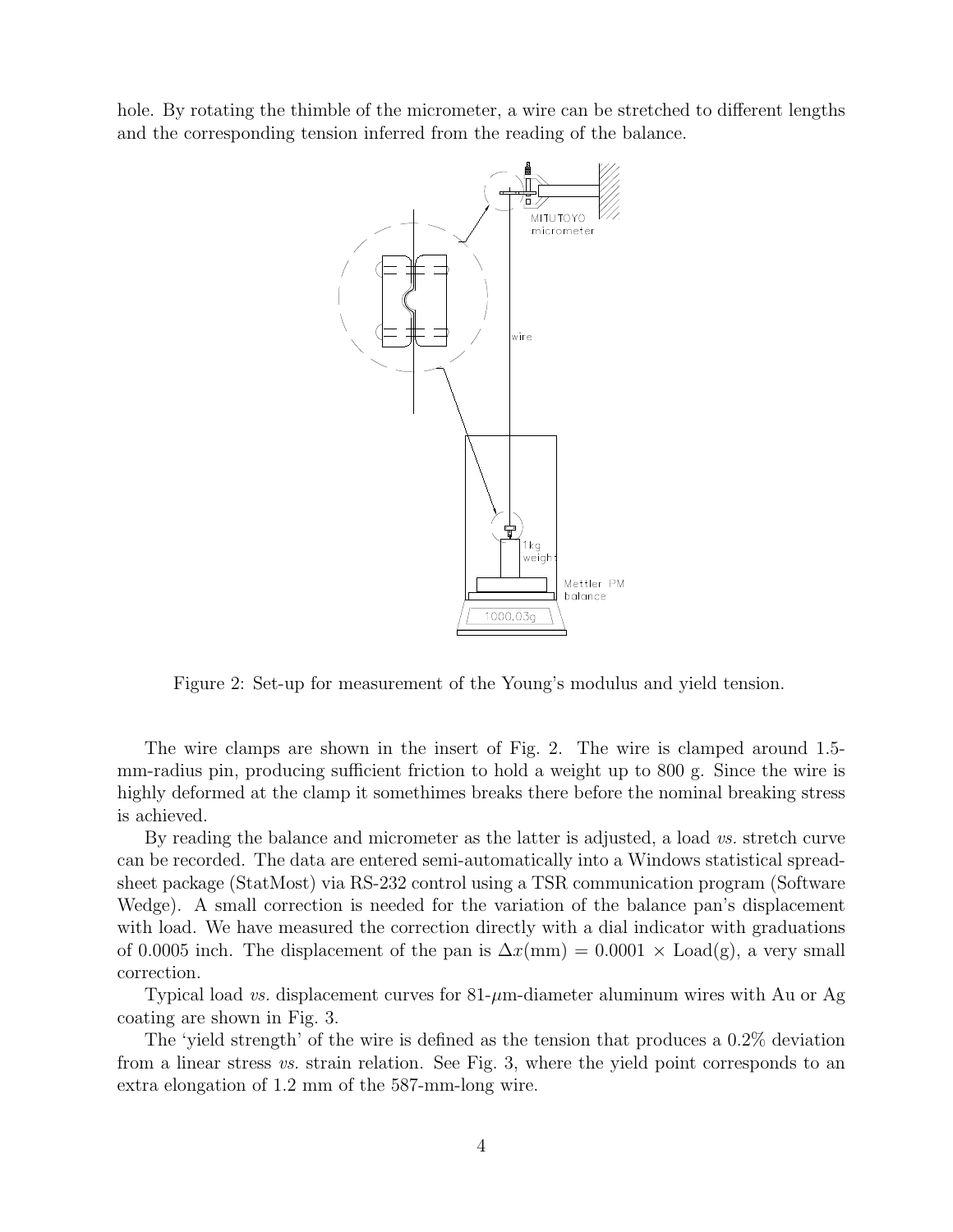

Figure 3: Wire tension vs. displacement curves for Au/Ag-coated Al wires.

In Table 2 we summarize the Young's modulus, yield tension, and breaking tension for various wire samples.

It is notable that the KEK aluminum wire sample has very different behavior from the CFW wire. In Fig. 4 we show tension vs. displacement curves for KEK and CFW Al wire. Both have the same Young's modulus over the linear portion of the curve, but the KEK wire shows a rather low yield tension. At around 280 g tension the  $124-\mu m$ -diameter KEK wire passes its elastic limit and goes into extensive plastic deformation. The 56-cm-long wire sample could be stretched by  $\sim$  3 cm without appreciable increase in tension, during which time the diameter of the wire was reduced to 121  $\mu$ m.

We loosened the KEK wire, reclamped the permanently stretched wire at 56 cm distance, and repeated the tension vs. displacement measurement. The linear portion of the curve was unchanged, but yield tension was higher than first time, being now  $\sim$  340 g. It stretched by another  $\sim$  3cm and the diameter decreased to 118  $\mu$ m.

We repeated the same procedure a third time, and found a still higher yield tension,  $\sim$ 380 g. Finally the wire broke at 400 g tension.

In comparison, a  $120-\mu m$ -diameter CFW wire achieves a much higher yield tension, and there is no sharp turning point from elastic to plastic region. Just slightly above the yield tension of 751 g it broke.

It may that the process of gold plating that has changed the yield behavior. We found significantly different yield tensions for the  $80-\mu m$ -diameter Al 5056 wire with different coatings: Au coating showed ∼ 280 g yield tension, but Ag coating (KLOE wire) showed a much higher yield tension, 390 g.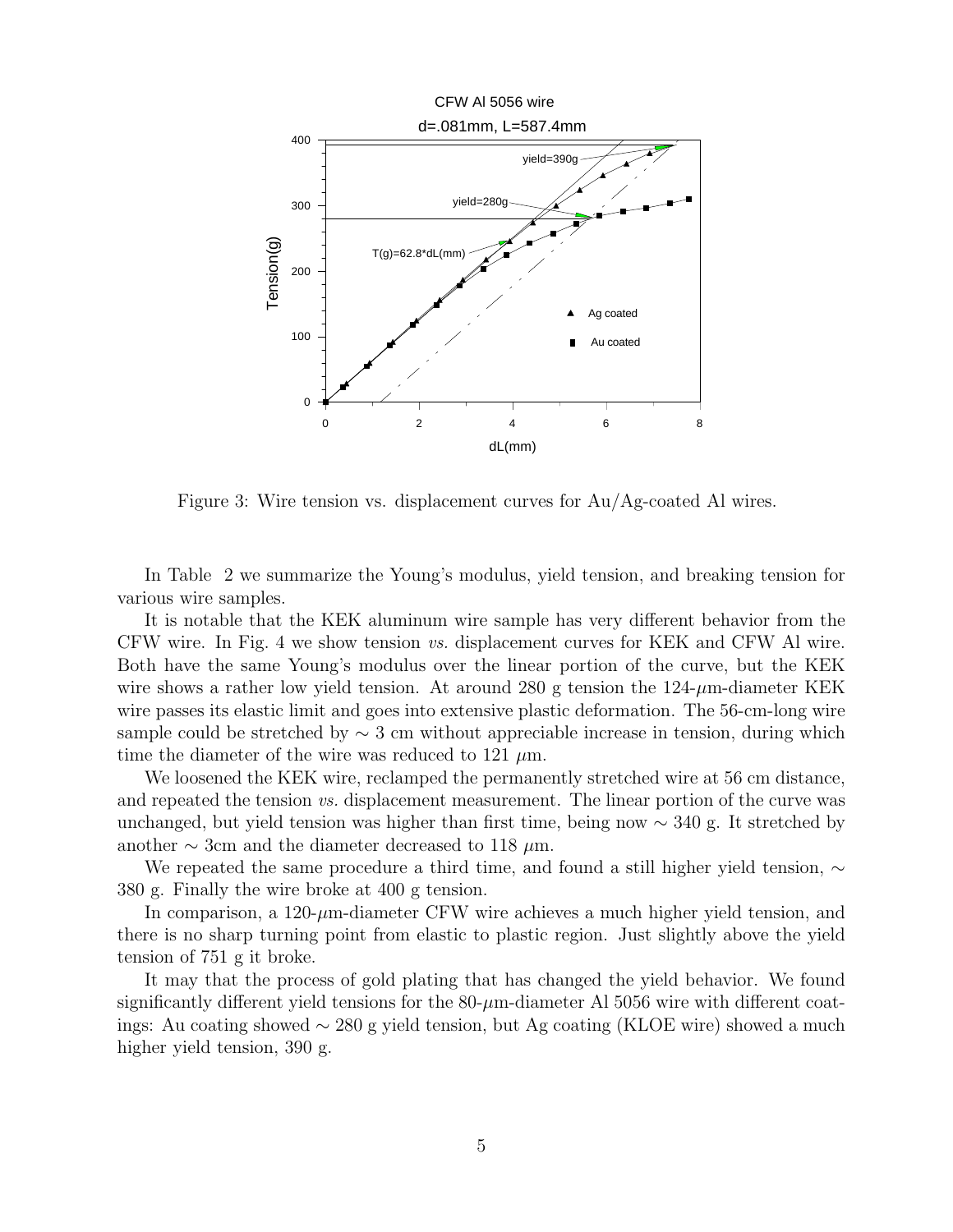| Material<br>and<br>Manufacture      | Production<br>Date | Diameter<br>$(\mu m)$ | Spool $#$      | Young's<br>Modulus<br>(GPa) | Yield<br>Tension<br>(g) | <b>Breaking</b><br>Tension<br>(g) |
|-------------------------------------|--------------------|-----------------------|----------------|-----------------------------|-------------------------|-----------------------------------|
| Al 5056                             | 7/96               | 81                    | $\mathbf{1}$   | 70.2                        | 280                     | 310                               |
| Au-coated                           | 7/96               | 81                    | 3              | 69.5                        | 284                     | 290                               |
| <b>CFW</b>                          | 7/96               | 81                    | $\overline{4}$ | 69.2                        | 280                     | 300                               |
|                                     | 7/96               | 81                    | $\overline{5}$ | 69.4                        | 278                     | 300                               |
|                                     | 7/96               | 81                    | 7              | 70.0                        | 280                     | 310                               |
|                                     | 7/96               | 81                    | 8              | 69.3                        | 280                     | 290                               |
| Al 5056<br>Au-coated<br><b>CFW</b>  | 4/17/96            | 119.3                 | $\mathbf 1$    | 69.6                        | 700                     | 700                               |
| Al 5056<br>Ag-coated<br><b>CFW</b>  | 6/18/96            | 81                    | $\mathbf 1$    | 69.3                        | 390                     | 380                               |
| Al uncoated<br>KEK                  |                    | 124                   |                | 70.8                        | 280                     | 400                               |
| Tungsten<br>Au-coated<br>Thermionic | 4/2/96             | 21                    | 375.6          | 108                         | 105                     |                                   |

Table 2: Summary of measured Young's modulus and yield tension for various wire samples.

## 3 Creep Test Results

A 1-m-long straw-tube prototype chamber (from BNL E-787) was used for the wire creep test. A layer of 24 straw tubes were mounted in an aluminum frame. The test wires were strung inside of straw tubes and fixed at both ends by pushing copper pins into plastic feedthroughs. To prevent the wire from slipping between the feedthrough and pin, a plastic collar was tightly placed outside of the tapered feedthrough.

We tested several types of wires:

- 1. Au-coated tungsten wire of 21  $\mu$ m diameter. Seven tungsten wires under different tensions show no sign of creep after 45 days.
- 2. CFW Au-coated aluminum wires of 81  $\mu$ m and 120  $\mu$ m diameter (purchased in 1995 by SLAC, provided to us by Daivd Warner of CSU), These wire samples were just strung 7 days ago and already we see 4-5% decrease in wire tension (Fig. 6). This is reasonably consistent with measurements by C. Hearty on wire purchased in 1995.
- 3. CFW Au-coated aluminum wires of 81  $\mu$ m and 120  $\mu$ m diameter (purchased in March 1996 by Princeton). The first 45 days results of the 1996 CFW aluminum wires are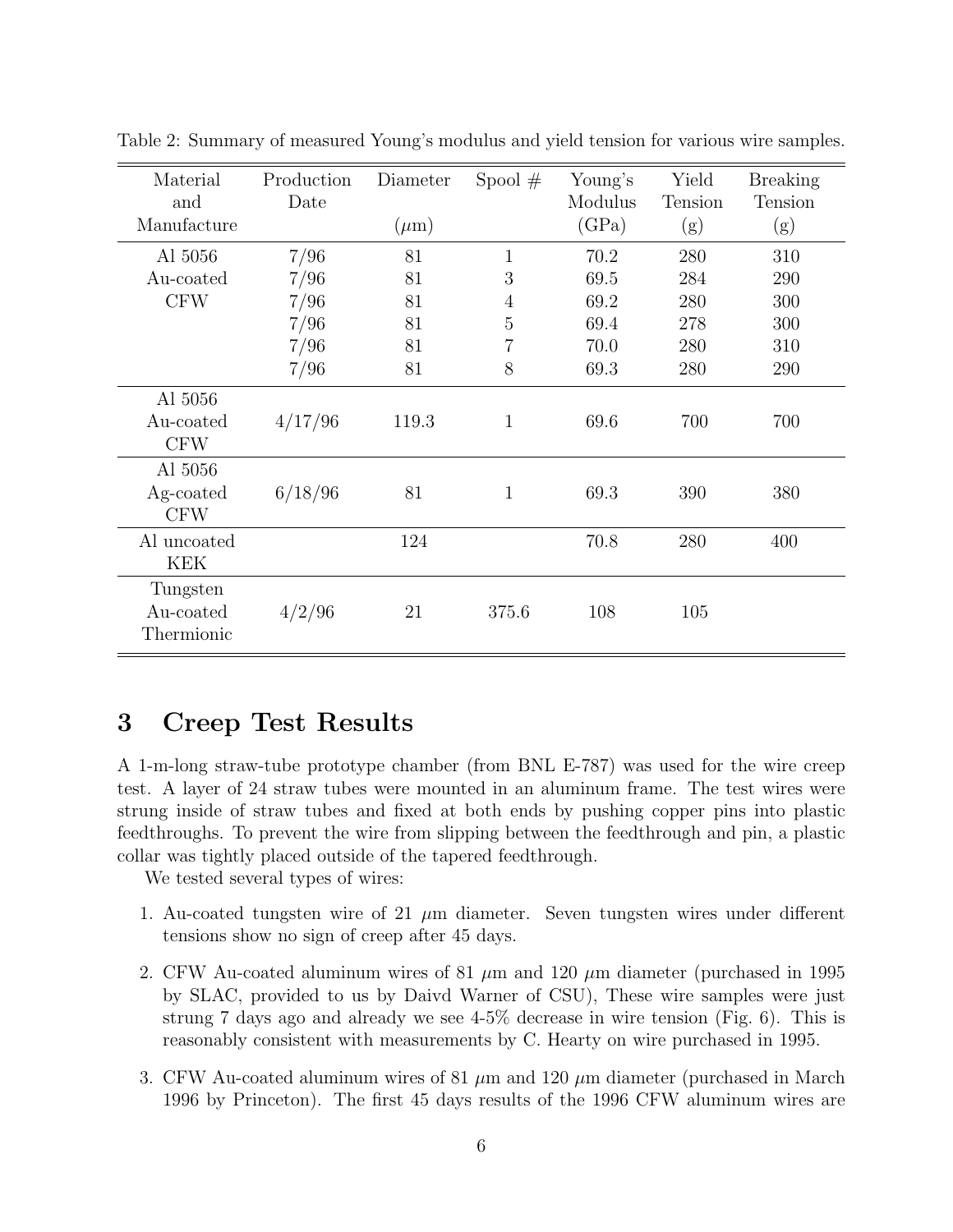

Figure 4: Comparison of KEK uncoated Al wire and CFW Au-coated Al wire.

shown in Fig. 5. We didn't see a sharp decrease of the wire tension during the first week. A slow decrease in tension has been observed, amounting to 2-8% after 45 days and loosely correlated to the wire tension. [C. Hearty reports that CFW Al wire purchased in August 1996 shows creep after a few days similar to that of the 1995 wire. We will test samples of this wire in the near future.]

4. Uncoated KEK aluminum wire of 124  $\mu$ m diamter. No creep in this wire has been observed over 45 days to the accuracy of our test: about 1% in the tension.

#### 4 Wire Surface Quality

Wire surface quality is difficult to specify and to inspect. Currently we are considering two means: microscopic and macroscopic.

#### 4.1 Microscopic

We can use our scanning electron microscope to check a small sample from each spool. Our Amray 1200B SEM prdouces sharp and clear pictures up to 5000X magnification. The surface topographical detail can be revealed down to sub-micron range. That performance, although far from state of the art, should be sufficient for our purpose.

In Fig. 7 we show a picture taken from  $81-\mu m$ -diameter CFW Al wire with Au coating (purchased in March 1996). The surface of Au-coated wire is never perfect. Extensive cratering with on the few-micron scale can be clearly seen. But there are no projections,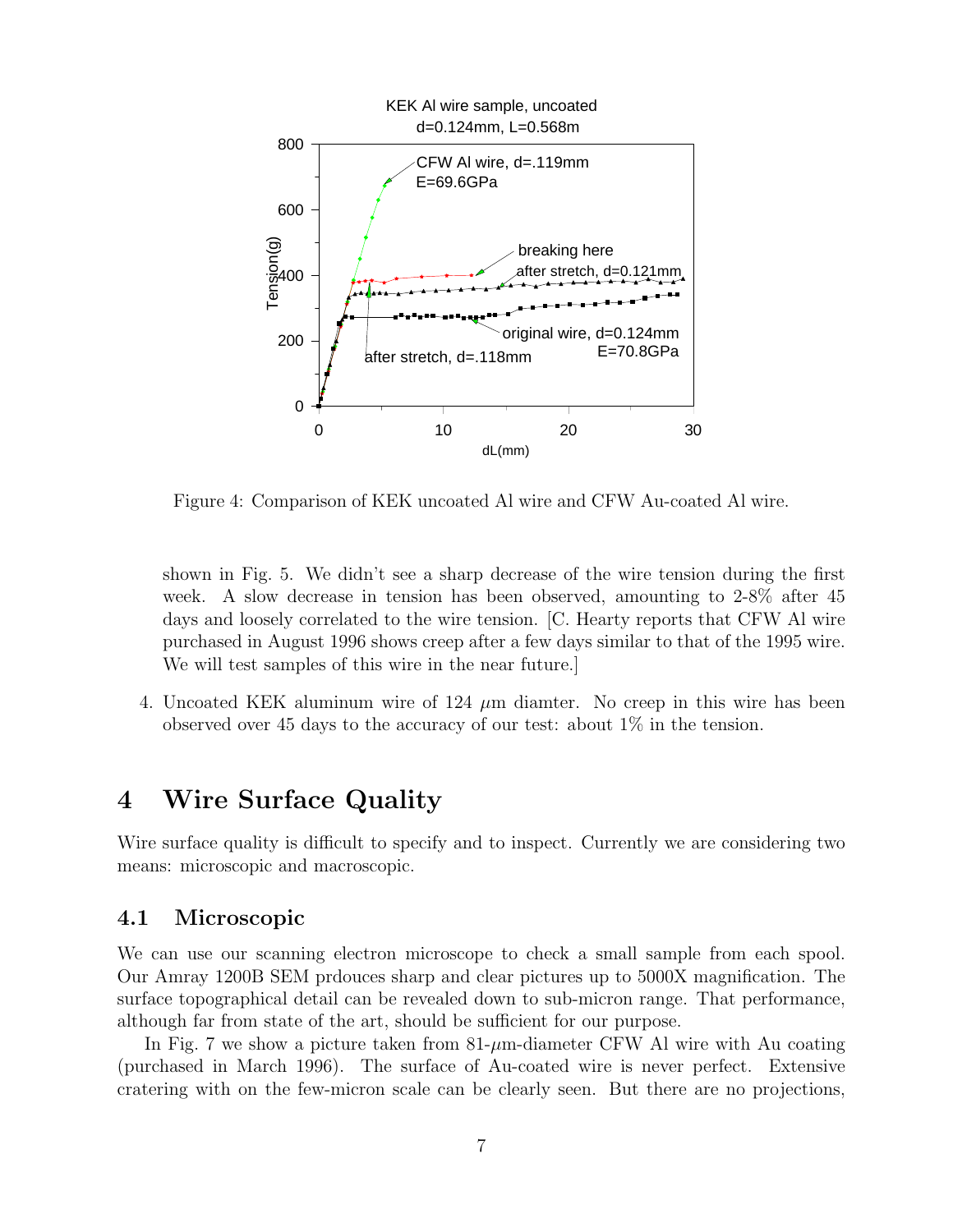

Figure 5: Creep test results.



Figure 6: Creep test results for KEK Al wire and CSU wire.

only seen are pits. Hence the surface structure should not greatly aggravate field emission and is believed to be acceptable for drift-chamber opertion.

Figures 8 and 9 show two other samples of Al wire. All show evidence of surface pitting, although perhaps somewhat less than in Fig. 7.

On other hand, the Au-coated tungsten anode wire itself only 20  $\mu$ m in diameter, so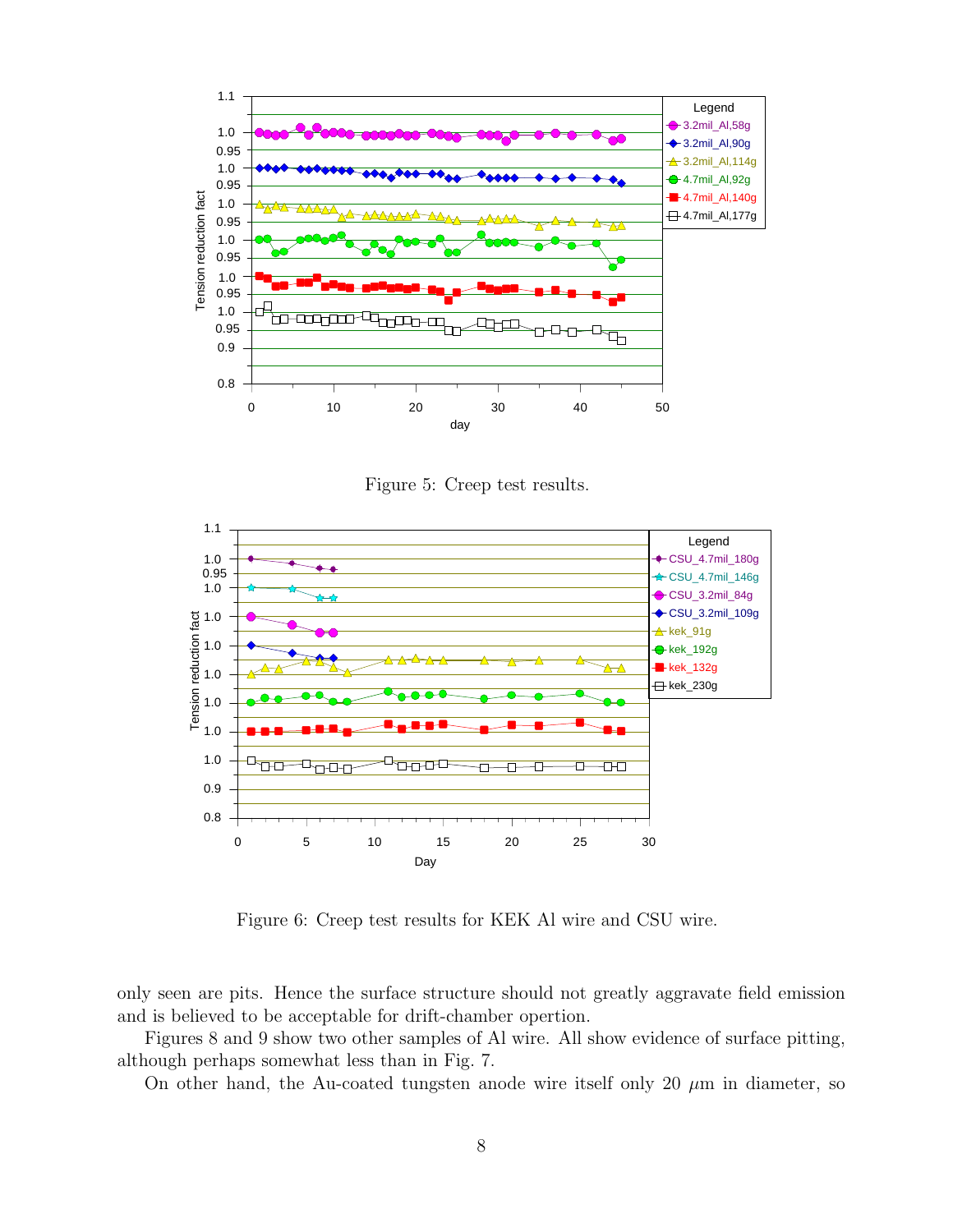

Figure 7: SEM picture of  $81-\mu$ m-diameter Au-coated aluminum wire from CFW.



Figure 8: SEM picture of  $81-\mu$ m-diameter Ag-coated aluminum wire from CFW.

micron scale surface structure can have a greater effect In Fig. 10 to 13 we show samples from four vendors. The different surface qualities are clear. The wire in Figs. 11 and 12 led to poor performance in chambers built years ago at Princeton University.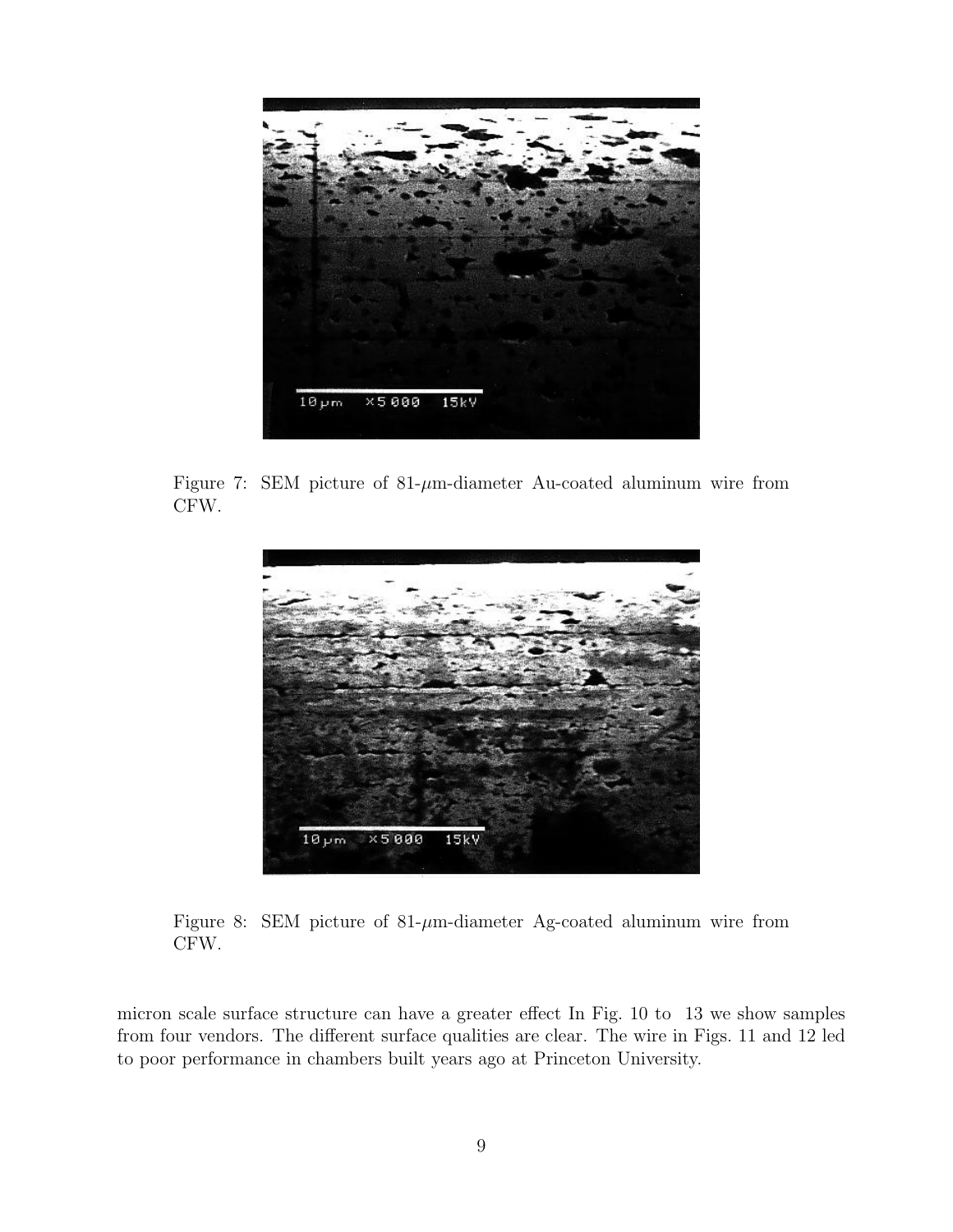

Figure 9: SEM picture of  $124-\mu$ m-diameter uncoated aluminum wire from KEK.

#### 4.2 Macroscopic

The SEM can give a clear wire-surface topographic picture, but it is restricted to a very small portion of each spool. Maybe a more quantitative criteria based on a macroscopic usage of the wire would be better. We are presently exploring the merits of high-voltage tests of centimeter lengths of wire in small cylindrical chambers.

## 5 Straightness of the Wire

Highly curled wire is difficult to thread through the tiny hole of a pin or chamber feedthrough. According to a phone conversation with Mike Hagen of SAES, Luma and CEBAF settled on a certain criterion regarding the straightness of  $20$ - $\mu$ m-diamter tungsten wire. For a 1-mlong wire sample hung vertically with a 1-g weight at lower end, the maximum acceptable deviation from a straight line is 1 cm (straightness grade 1). We will explore whether this criterion is suitable for the BaBar drift chamber stringing technique.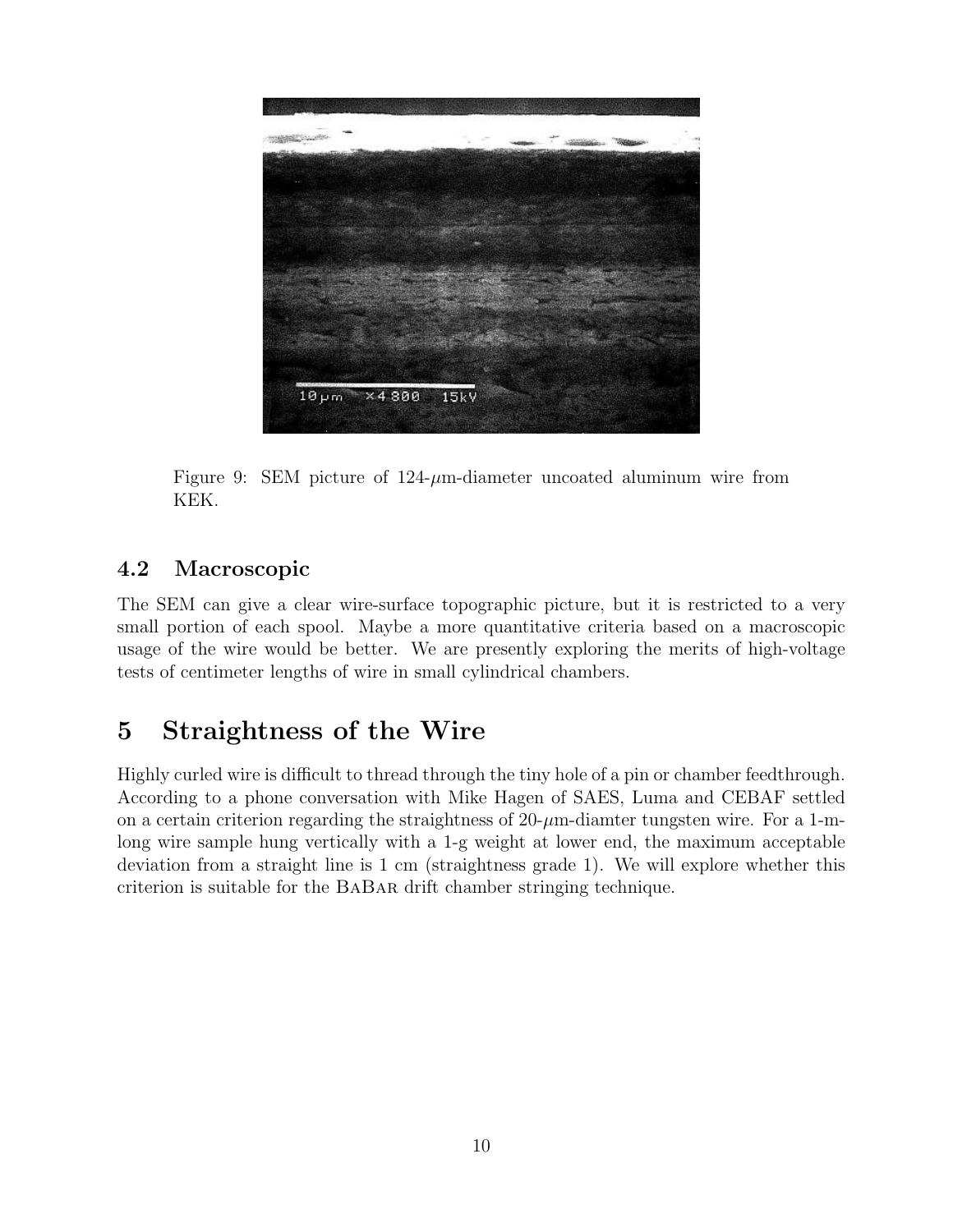

Figure 10: SEM picture of  $20$ - $\mu$ m-diameter Au-coated tungsten wire from Luma.



Figure 11: 20- $\mu$ m-diameter Au-coated tungsten wire from GE.